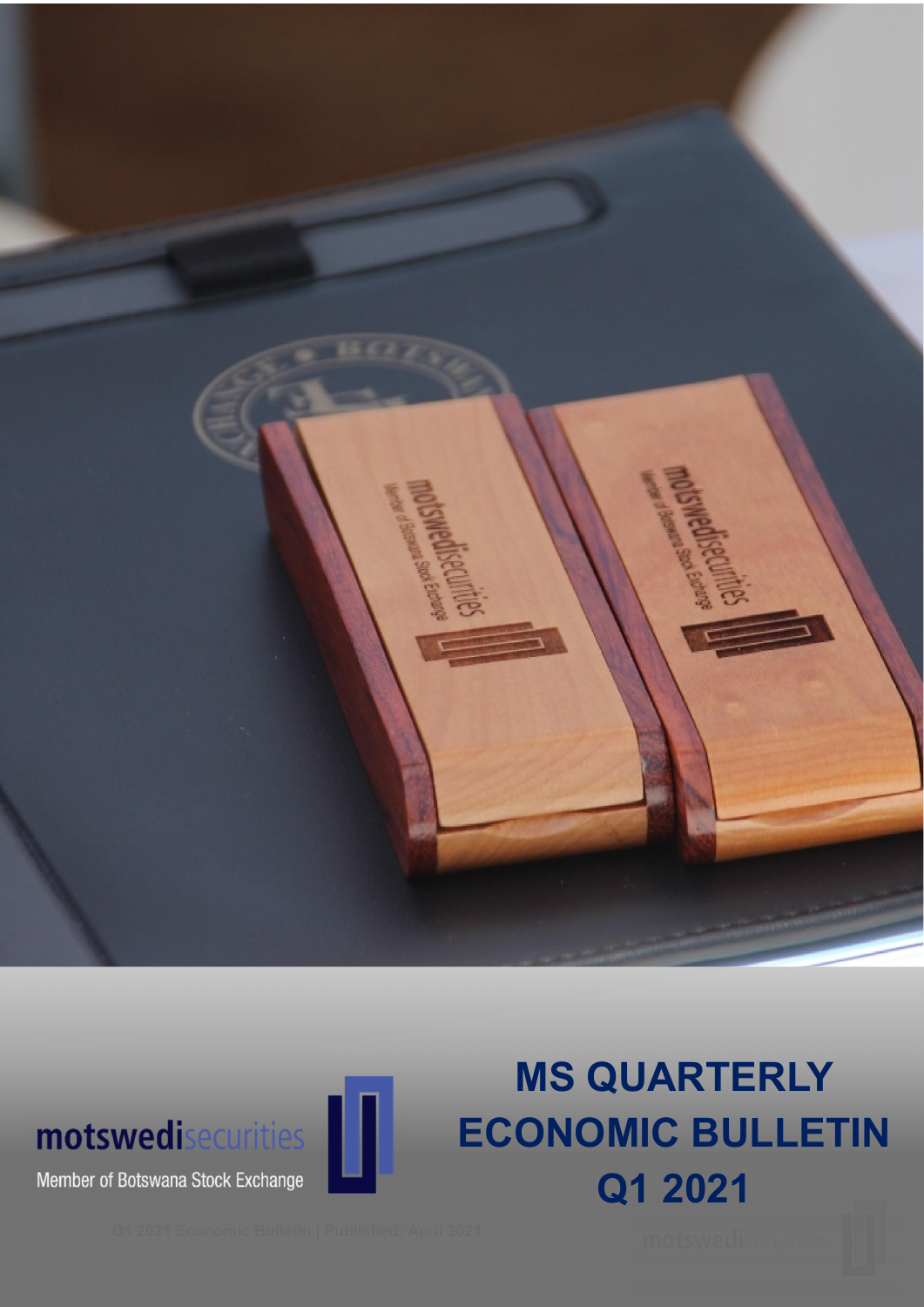## **Contents**

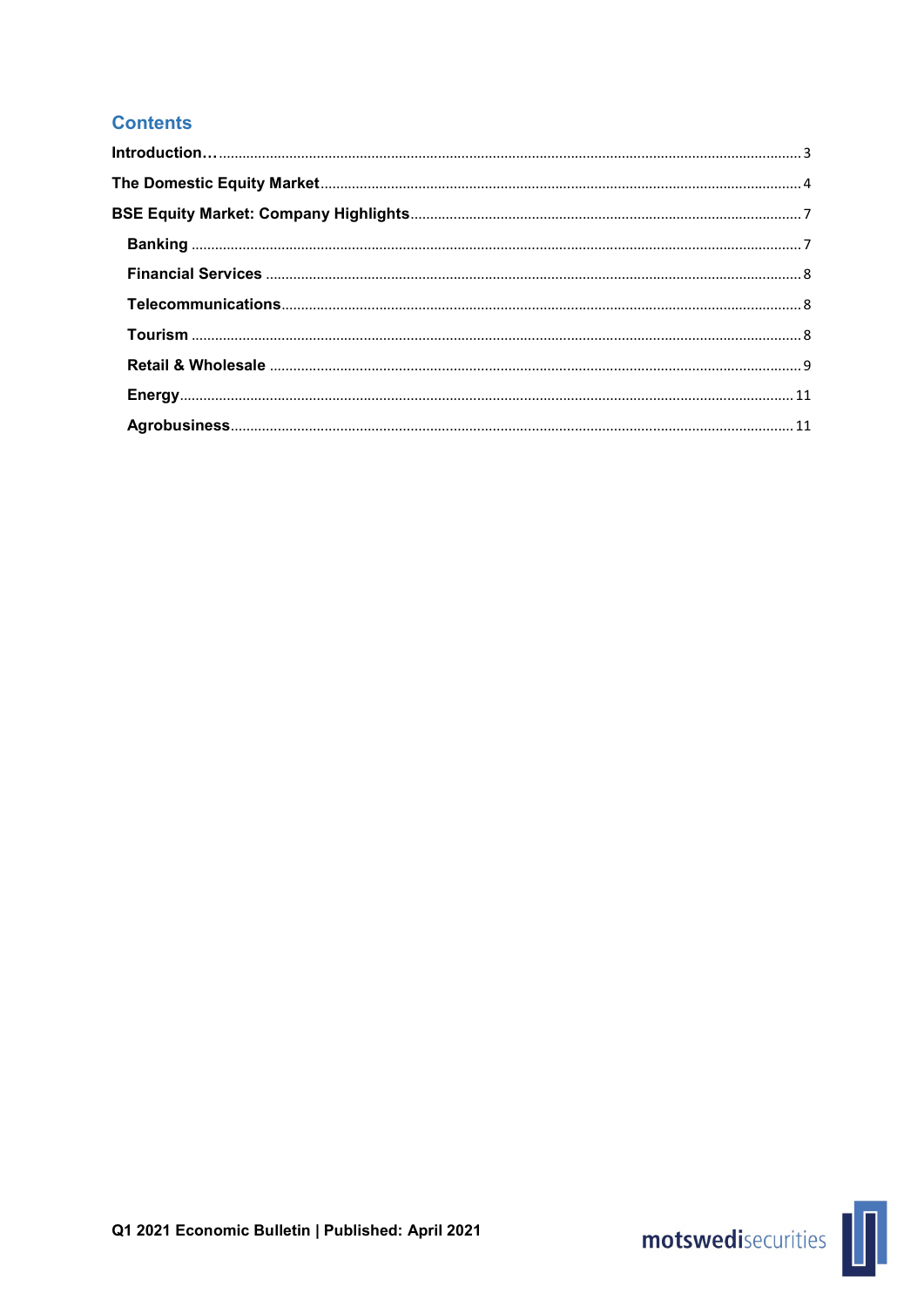## Introduction…

The first quarter of 2021 has come to an end. The global economy has enveloped the changed operating environment, as many sectors around the world resumed activity. Global GDP growth for 2021 is now projected at 5.6% (from 2020's GDP contraction of 3.4%), according to the OECD. The ongoing vaccine rollouts, and additional fiscal support in some countries are expected to be the pillars that will drive the recovery. The vaccine rollout in the last few months, however, has been uneven as many countries remain embattled with pandemic restrictions while infection rates climb back up as variants of the virus emerge. Countries such as the United States and those in Europe, which are significantly ahead of the vaccine race, are likely to be the one of the main pillars of global growth in 2021. Sub Saharan Africa, on the other hand, is likely to drag the growth as it contends with procuring adequate vaccines. A rebound to pre-pandemic levels of the word output is anticipated by mid-2021.

Global growth and recovery is expected to be varied for many countries, more so the emerging market economies that have been quite slow in the deployment of the COVID-19 vaccinations as they combat a climb in infection rates, while resources limit any further policy support from Governments. A clean and clear example being our very Botswana. The country continues to wrangle with the outbreak of the coronavirus, as daily confirmed cases remain on the rise. The Government of Botswana extended the country's State of Emergency (SoE) for another six months. This SoE maintained a number of containment restrictions such as the movement restriction, now set from 10pm to 4am. These containment measures, though helpful in limiting the spread of the virus and preserving lives, have effectively reduced overall economic activity in the country, which will impact negatively on economic growth. The economy's heavy reliance on diamond exports and contact-intensive activities caused a steep contraction in GDP for 2020, one of the sharpest declines in Sub-Saharan Africa. Botswana's GDP contraction for 2020 is anticipated to be -9.6% by the IMF, while growth in 2021 is anticipated to recover by 8.7%

Inflation fell within the Central Bank's target range of 3% to 6%, sitting at 3.2% y/y in March 2021. This was an uptick from the February 2021 y/y inflation which was 2.4% and March 2020 which was at 2.2%. The increase in inflation is owing to the increase in fuel prices which were effected on the  $1<sup>st</sup>$  March 2021. This was reflected in the rise in the Transport inflation from -1.4% in February 2021 to 1.4% in March 2021, as per Statistics Botswana numbers. There was also a general rise in some of the other categories as well which reflected an upward adjustment in prices of goods and services. Inflation is expected to further pick up over the coming months due to adjustment in the fuel levy which was effected on the 1st April 2021 as well as the

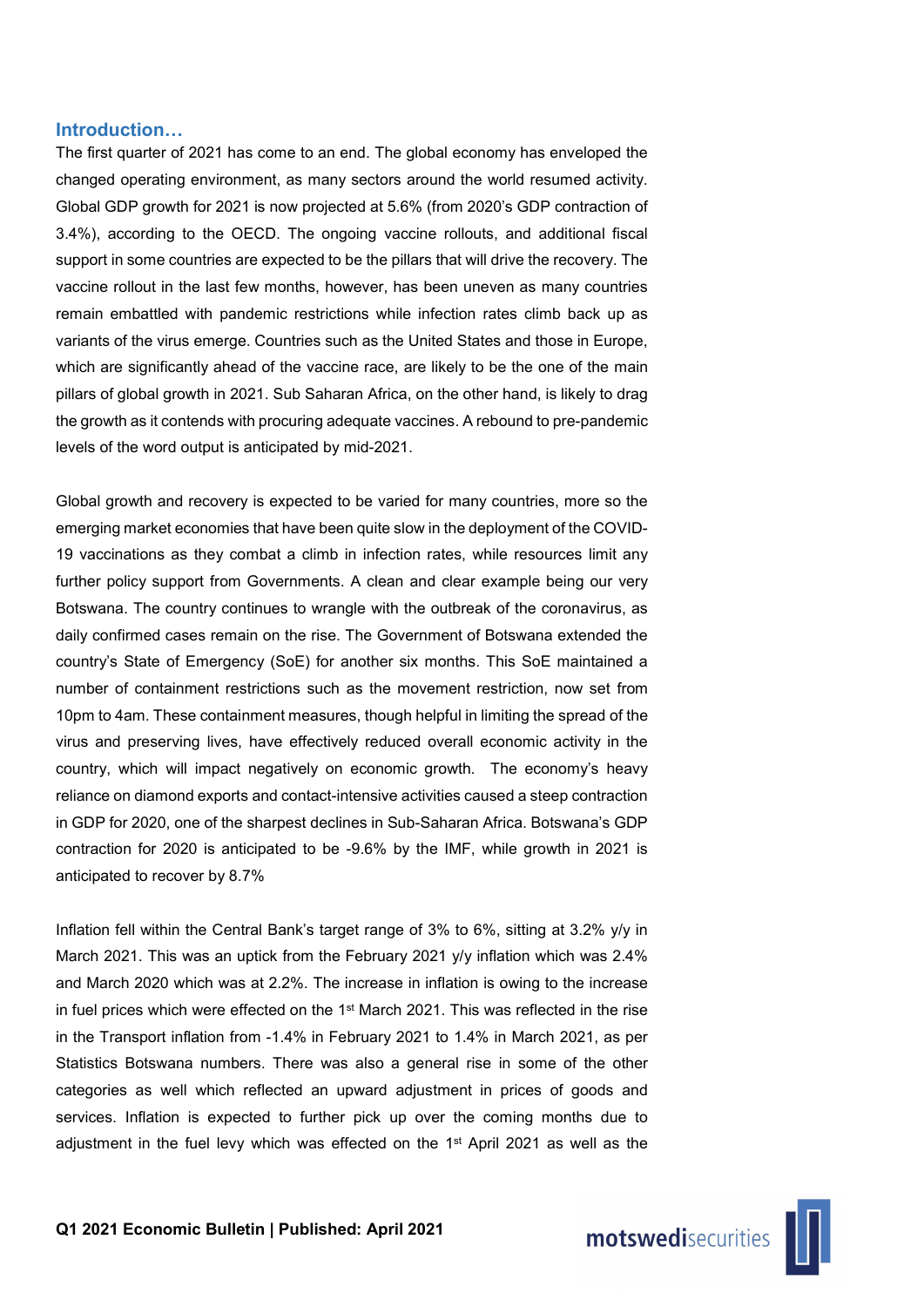increase in VAT from 12% to 14% beginning 1st April 2021.

Business will continue to struggle in the current operating climate, and the increases in levies and taxes will likely squeeze profit margins as the value chain for goods and services become more expensive for both producers and consumers. Credit extension by local commercial banks continues to fall despite the low interest rate environment. This is either due to businesses and households not qualifying for the additional credit or the firms not willing to take in more credit. As a result we expect consumer spending to remain depressed, which is not good for the economy and will possibly result in market participants seeking other avenues to free up cash, such as divesting from investments to fund some of their daily obligations.

## The Domestic Equity Market

The domestic equity market was swept with the concerns of a limping economy. The Domestic Company Index (DCI), which takes into account the changes in share price, was down 5.1% by the close of March 2021. Compared to the same period in 2020, the DCI performance was down negative 0.1%. It is important to note that the first quarter of 2020 was before the effects of the COVID-19 pandemic. The DCI's decline comes at a time when most of other exchanges in Sub Saharan Africa are enjoying positive returns owing to the global rally. In the first quarter of 2021, the DCI ranked as the worst performing market in selected African markets.



## Graph 1

*Source: african –markets.com*

The Domestic Company Total Returns Index (DCTRI) which takes into account the changes in the total returns of stocks, i.e. price appreciation/depreciation plus dividends and interest, was down 4.4% by the end of March 2021, supported by a number of

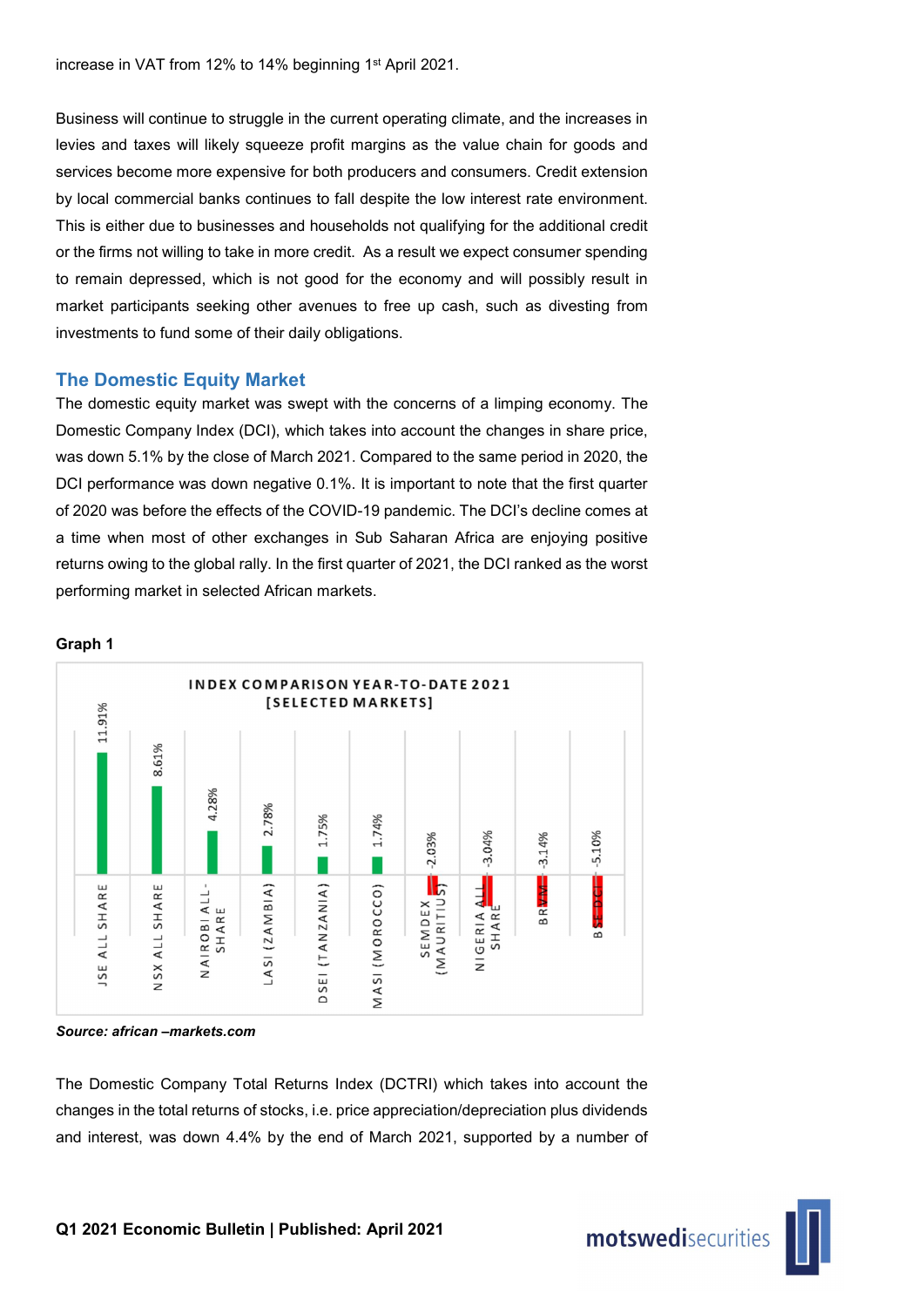companies going ex-dividend in the month. In Q1 2020, the DCTRI recorded a growth of 0.6%. The Foreign Company Index recorded its best quarter in over 3 years. As at the close of March 2021, the FCI was up 0.3% supported by the share price growth in Tlou Energy and Lucara Diamonds. These are the only two movers in the market and posted growths of 51.5% and 37.0% for Tlou and Lucara respectively. Support for Tlou is likely a response to a recently published update on the company's bid for the 100MW tender to provide CBM fuelled power plants for the Botswana Government. So far, a pilot Power Purchase Agreement (PPA) has been signed between Tlou and the Botswana Power Corporation for the first 2MW of power, of which a grid connection agreement has also been signed by the two parties. This will enable the injection of power into the BPC grid, which is a valuable step for the company in making its first sale of power.

Graph 2 below highlights the movements of the BSE's DCI, DCTRI and FCI on a quarterly basis.



## Graph 2

*Source: Motswedi Securities calculations*

The liquidity trend on the BSE equity market continued in its downwards decline, as depicted in graph 3 overleaf. Volume and value traded in Q1 2021 was at 88mn shares and P114mn respectively. Compared to the corresponding period in 2020, volumes and value were at 82mn shares and P185mn respectively. The first quarter liquidity for 2021 was at its lowest in over 7 seven years. The closing gap between volume and value traded is indicative of a market that is shrinking in value as a result of a supply heavy market.

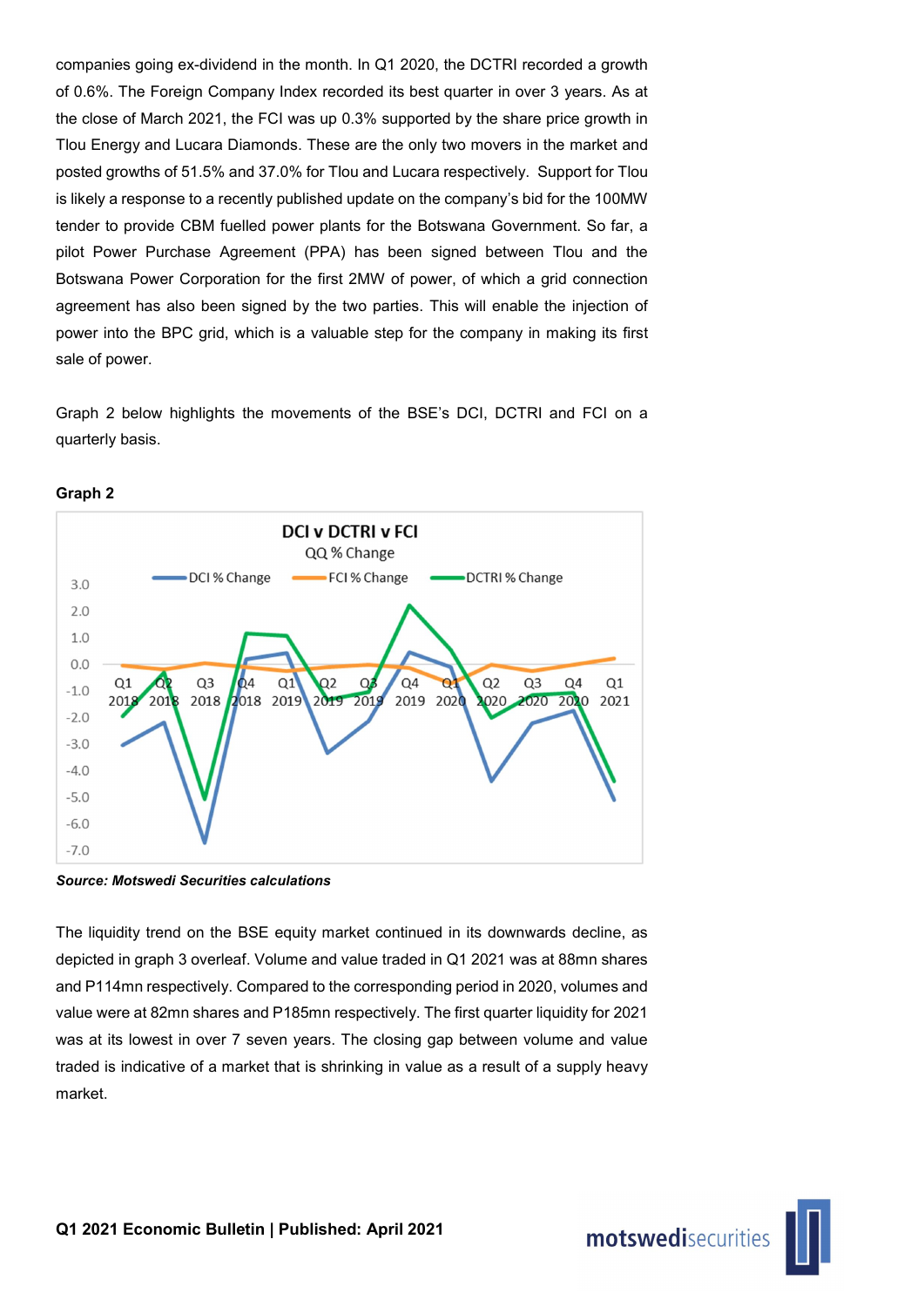



The depressed liquidity in the market was under-toned by the preference of safer investments that weather uncertainty better in an economy. Activity in the bond market was the highest of the securities traded on the BSE, driven mostly by investors seeking risk free returns thus favouring Government bonds over corporate bonds in the quarter. NewGold ETF and NewPlat ETF turnovers were down in the quarter, compared to the previous corresponding period. The ETFs were pressured by declining global prices for gold and platinum, as the US dollar strengthened.



## Graph 4

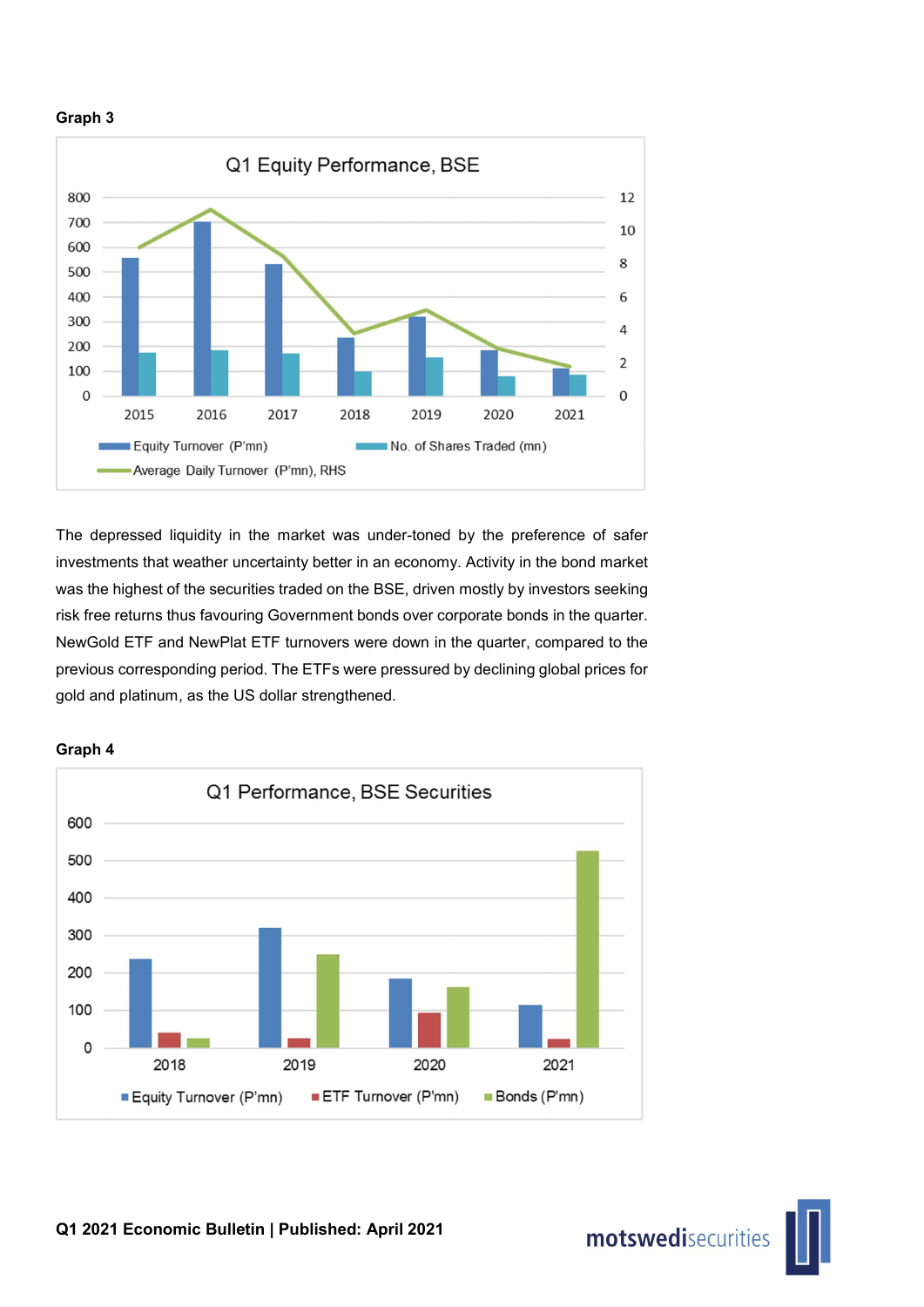## BSE Equity Market: Company Highlights

The market movers in the quarter were mostly in the red, as 12 of the listed securities pulled back in value, while only 7 posted gains. Property Company Turnstar posted the biggest percentage loss in the quarter, of 20.8% on worried over possible increases in vacancies from its properties as companies struggle to pay rentals. Absa was a close second, down 18.2% in response to the decline in the bank's profits. Sechaba's value decline in the year grew to 15.7%, as investor sentiment remained in the negative for the stock due to challenges in the sale of beer induced by the COVID-19 pandemic. Tlou Energy, Lucara and SeedCo, were the top performers in the year so far on the equity market, with gains at 51.5%, 37.0% and 18.9% respectively. The movers on the BSE in Q1 2021 are shown in Graph 5 below.

#### Graph 5



*Source: Motswedi Securities calculations*

#### Banking

Absa's share price declined to a six year low closing at P4.39/share. There has been some significant selling pressure for the stock, which is evident in the stock's year to date performance of negative 18.4% - comfortably the second largest loser on the equity market. The company posted a 46% decline in its profit before tax for the financial year ended 31 December 2020 – which attributed to a significant increase in the company's credit impairment line in the financials. However, the bank's balance sheet remains resilient supported by growing deposits. Despite this, the impairment concerns has disadvantaged sentiment for the company as reflected in the performance of the stock.

Banc ABC was trading at P1.98/share, unchanged for Q1 2021. The bank's performance was resilient in the year with operating profit remaining intact. The balance sheet was depressed in the year, as a result of a decreased loan book, which is

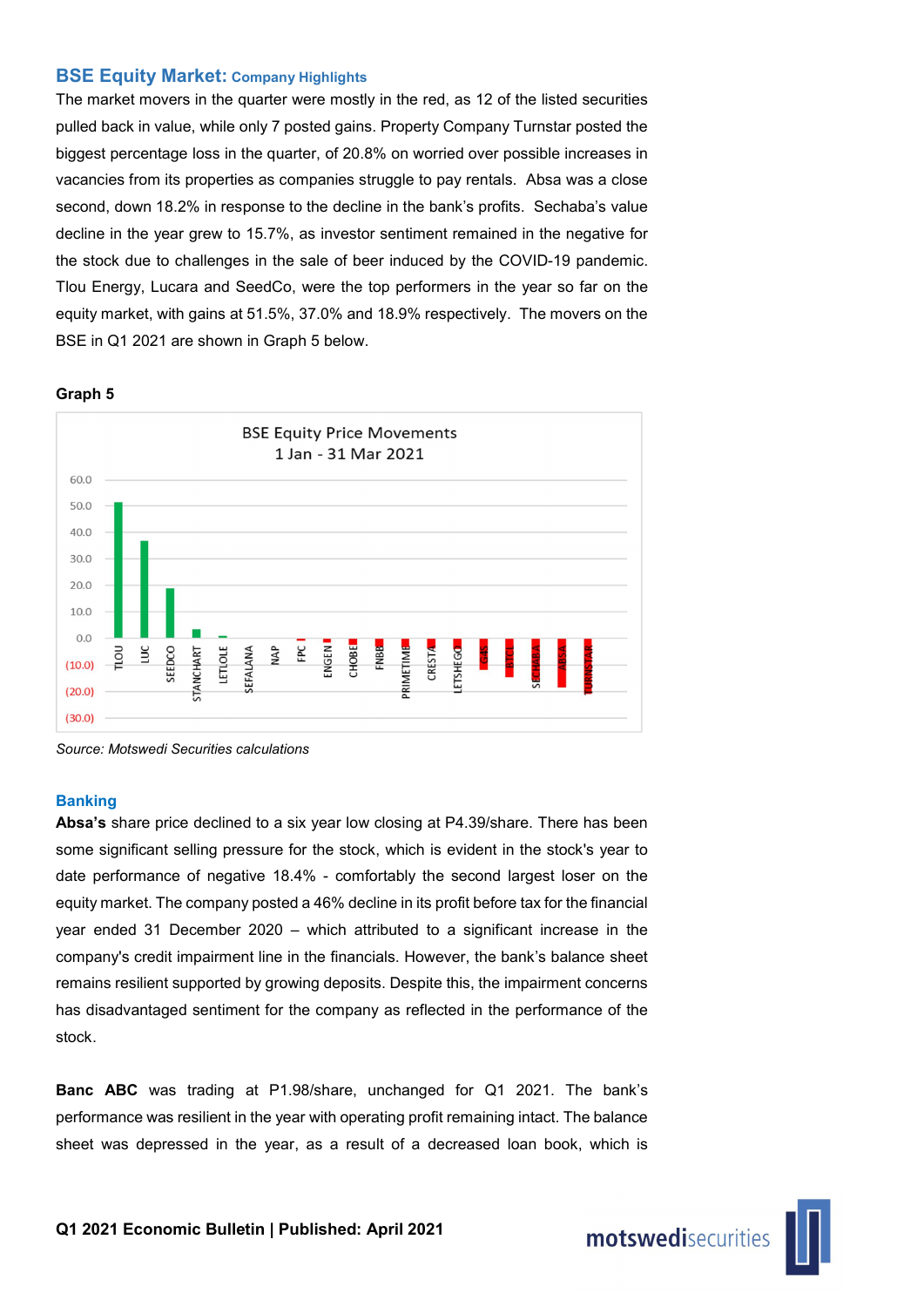concerning as credit impairments increased.

FNBB was down 3.2% by the close of Q1 2021 at P2.13/share. As credit growth, and subsequently credit quality, continues to shrink year on year, it has forced the bank to diversify its revenue streams. FNBB's performance for its half year to December 2020 was evidence of this as its net interest income shrank 16%, while non-interest income was only down a marginal 4% (supported by a significant increase in investments by the bank).

StanChart was the best performing financial institution in the quarter, posting gains of +3.4%. At P1.50/share, this is a 10 month high for the stock. Likely fuelling the banks growth are improved performance margins and moderated cost containment measures.

### Financial Services

**BIHL's** price remained at P17.50 per share, as it has been somewhat since September 2018. The stock does continue to oscillate +/- 5 thebe range, but is more or less stuck at its current market price. BIHL's financial results for the year end 2020 were improved from the prior year and is one of the only companies on the exchange posting increased profit, despite the COVID era. This was owing primarily to an improved performance of the Group's associates. The Group also declared a 65 thebe final dividend – making the stock more attractive.

Letshego was the emolument of liquidity in the quarter, easily retaining its lead. The stock ended the quarter a few Thebes shy below its year opening price, at P0.69/share. The stock has a very wide reaching and diverse shareholding, which has translated into it being one of the most liquid stocks on the Exchange. Selling pressure plagued the stock performance in these first three months, spilling over from the prior year. On a year to date basis for Q1, Letshego's year to date stands at negative 4.2%. The microlender's performance was commendable for the year 2020, reporting a growth in its balance sheet, which was supported by a significant increase in deposits.

#### **Telecommunications**

BTCL low valuation price has attracted some level of demand especially from ordinary individual investors. The demand levels however, are well below the current market supply levels. This excess in supply has resulted in BTCL's year to date closing Q1 of 2021 down 14.6% as the fourth largest loser on the BSE equity market. The company is now on closed period as it prepares it FY2021 financial results.

## Tourism

Chobe was down 2.4% in the first quarter of 2021 to P9.20/share. It seems shareholders in the name are willing to let go of their positions in the stock at any price

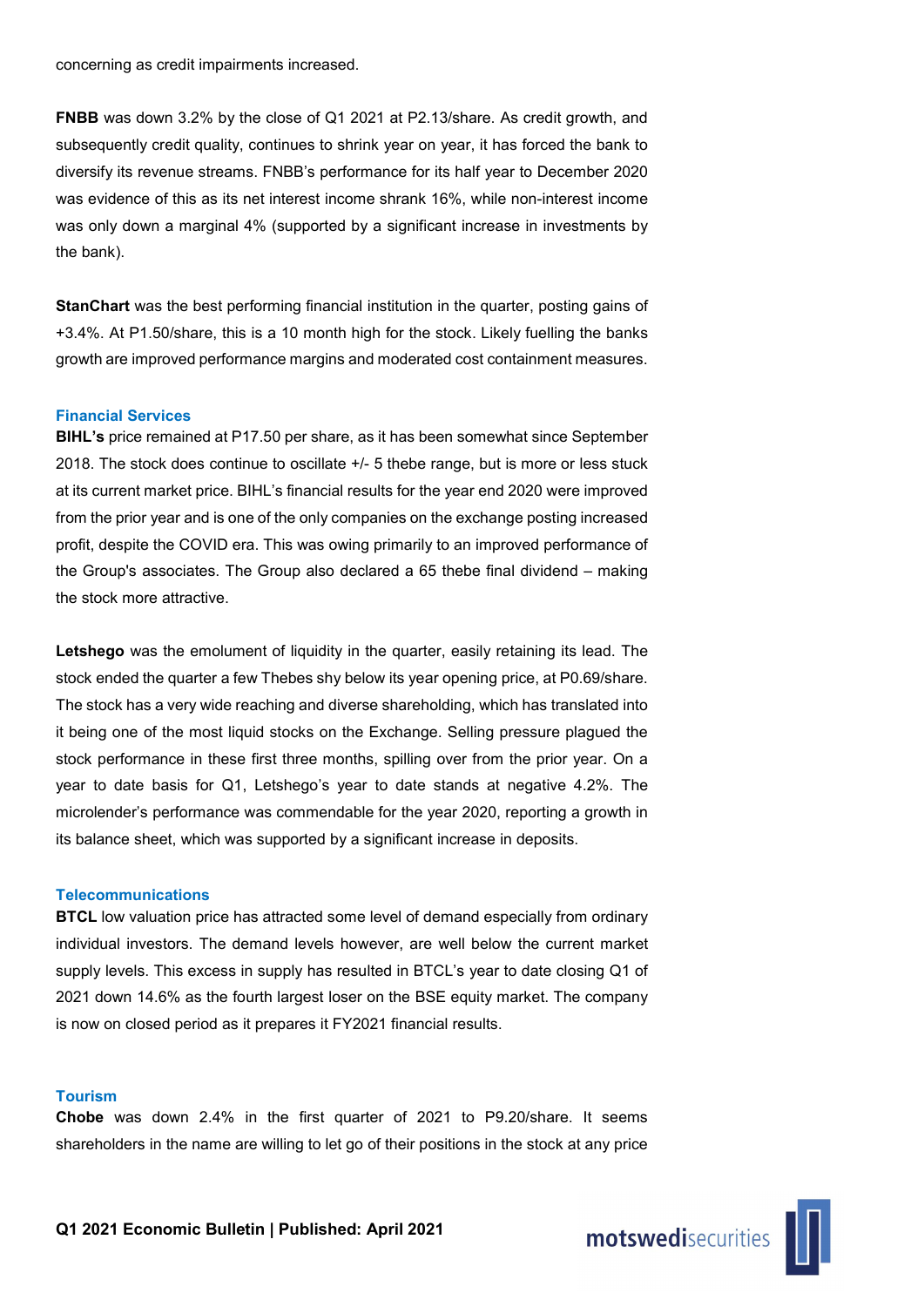they can get. Chobe is in a sector that has been gravely affected by the outbreak of the coronavirus, and we have seen in the last couple of months these effects trickling down into their respective share prices

Cresta's performance on the Exchange was hampered quite significantly by the various measures taken by the Botswana Government to curb the outbreak of COVID-19. The Company's decision to purchase their hotels from Letlole and BDC, significantly weighed on the company expenses, which together with the declined profit margins resulted in the company posting gains for its December 2020 year end. With the anticipation of this loss, shareholders were ready to divest at a discount. The stock lost 3.8% in Q1 2021, priced at P1.25/share.

#### Retail & Wholesale

Choppies was unmoved in Q1 2021, at P0.60/share. The Group posted its first profit figures since 2016. This is based on the Company's first half performance, which encompasses periods wherein consumer spending inherently increases, i.e. festive season and the independence holidays. The company still posted negative equity in the period, as retained loss from the current and previous periods were carried over, further pressured by the continued currency weaknesses in Zambia and in Zimbabwe. The company's Governance structures are improving in line with the norm and we expect the company performance to improve in the coming months.

Sefalana was one of the best gainers in Q1 2021. Priced at P9.36/share, the stock has ample support from investors with a growth of 0.3%. The company's metrics remain intact with ample liquidity levels and low debt margins. Expansion plans are measured and are aligned with the Company's steady growth. These are outcomes of a good business model.

Sechaba posted its fourth consecutive quarter of losses in Q1 2021. The stock's price was down 15.7%, ending the quarter valued at P17.40 per share. The share price remains haunted by the restriction in the sale of alcohol that was recently lifted. With cases of the coronavirus remaining high in the Botswana, there is much speculation that the Government might at any time impose another restriction on the sale of alcohol. There is also some concern around the sugar tax that is to be imposed on sweetened beverages. This is expected to impact the non-alcoholic beverages side of the business, i.e. Coca Cola Beverages Botswana. The company's financial results for the 2020 financial year were better than expected. Of note was the sharp decline in combined volumes for both associates, KBL and CCBB, at 19% with a larger portion of the drop attributed to KBL. On a positive note for Sechaba's shareholders, the company declared a final dividend of 25 thebe, about a quarter of the previous year's declaration. This is likely a result of only CCBB declaring a dividend. Given KBL's performance in the year,

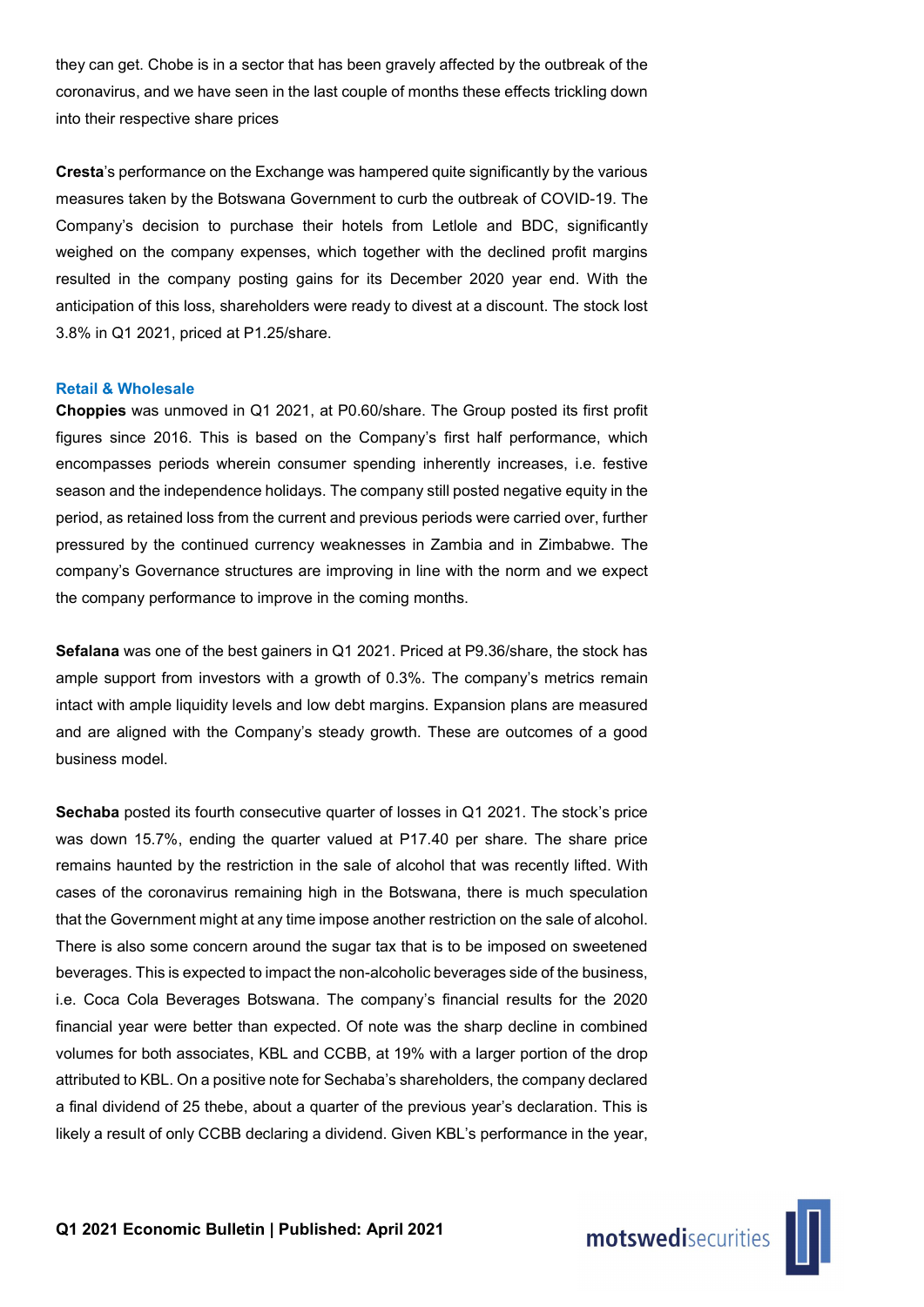and in consideration of the operating environment, the company chose to not to declare, opting for cash preservation. As such, Sechaba only passed through the dividend from CCBB.

## Property Sector

FAR was down 0.8% in Q1 2021, the smallest loser on the equity market. Acting as a buffer for the stock's performance were resilient metrics and a decent yield per linked unit.

Letlole posted its first quarterly gain in Q1 2021 since Q1 2020. The stock closed the quarter up 2 thebe at P2.31/linked-unit. The company leveraged off of their cash reserves and added 6 acquisitions to their portfolio, with investment properties now at P0.96bn. The Company's investments, climbed to P1.03bn. The Company's overall performance for the period was hampered by the ongoing pandemic, but was resilient nonetheless as it trickled down to its share price growth for the quarter at 0.9%.

NAP was the other property stock to post gains in Q1 2021, albeit, the gains were extensively marginal to say the least at 0.3%. The Company's near non-existent debt levels and a stable tenant mix, continues to support the Groups performance.

Primetime's performance on the BSE was caught up in the wave of concern around rental income and possible increased vacancies in the company's properties. However, the Group has a decent portfolio with a solid tenant mix and a low vacancy rate (as at August 2020 of 4%). Courtesy of the pandemic, the Company's investment properties were subjected to a fair value adjustment that impacted its income statement and ultimately weighing on its year end metrics. Primetime was down 3.3%, closing the quarter valued at P2.66/linked-unit.

RDC Properties's 2020 year end numbers were impacted by the pandemic just like any other companies in the property sector. The company's performance was resilient nonetheless, despite the dip in the Groups hospitality properties' occupancy rates as a result of movement restrictions. The metrics remain intact, noting a slight increase in its gearing ratio and net yield remaining positive. Its share price performance was a reflection of this resilience as can be seen with the share price remaining unchanged at P2.15/linked unit.

Turnstar was the bearer of the brunt when concerns flared of pressured rental income as a result of increased vacancy levels. The stock was down 20.8% and was the largest loser on the Exchange by the close of the first quarter of 2021. The company's metrics are moderate, and may support the stock's performance in the recovering global economy.

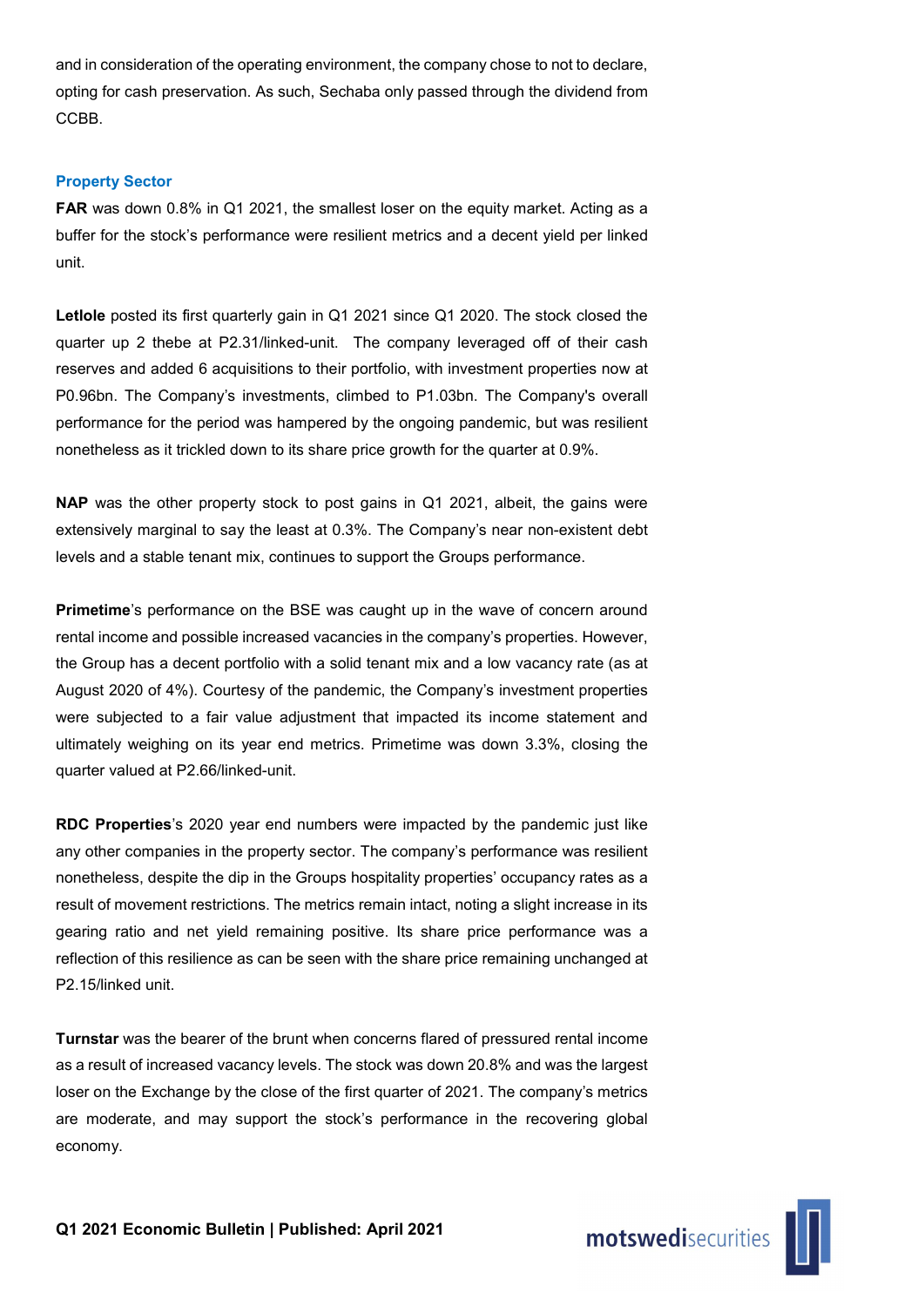#### **Energy**

Engen was down 1.5% by the end of March 2021, priced at P10.13/share. As a petroleum company, restrictions on both local and international movements, and declined crude oil prices took a knock on the company's performance in the year. The company liquidity measures and overall company performance remained capable as also indicated by its declaration of both a final and special dividend.

Minergy's share price was stuck at P0.80/share for the entirety of Q1 2021. Minergy is operating in a challenging environment, contending with national lockdowns, movement restrictions, a depressed international market, and environmental contingencies such as rains impacting the accessibility of mines. The upside for the company is that they are now receiving revenue for their mining efforts, which is promising for the company's future prospects.

Tlou Energy gained some support in the quarter, after successfully securing a pilot Power Purchase Agreement (PPA) with Botswana Power Corporation for the first 2MW of power, of which a grid connection agreement has also been signed by the two parties. This will enable the injection of power into the BPC grid, which is a valuable step for the company in making its first sale of power. The company is also in line to be the first carbon neutral baseload power project in Botswana, which in itself appeases the element of ESG investing. The company was up 51.5% by the close of Q1, staking claim to the top performer in the quarter.

Lucara Diamonds was up 37% at P7.00/share by Q1's end. This gain was likely supported by the anticipation of a recovery in the diamond market in the medium term. Adding to its appeal is the continued discovery of large gem diamonds in the Company's Karowe mine. In Q1, the Company recovered two gem diamonds both larger than 300 carat. 378-carat diamond in its Karowe mine in Botswana, adding to a growing list of significant gems in the region. While in 2020, the Karowe mine produced 31 diamonds greater than 100 carats including 10 diamonds greater than 200 carats.

#### Agrobusiness

SeedCo shares were in high demand in Q1 2021, and continue to be even after the fact. The agribusiness gained 18.9% by the end of March 2021 at P2.20/share. The abundance of rain in the last few months, is expected to play a supportive role in the company's sales. In terms of business structure, SeedCo International is currently in the process of acquiring the shares of its subsidiary, i.e. SeedCo Limited, from the invested shareholders on the Zimbabwe Stock Exchange (ZSE). SeedCo International, is reported to have already received acceptances from investors that gives the company

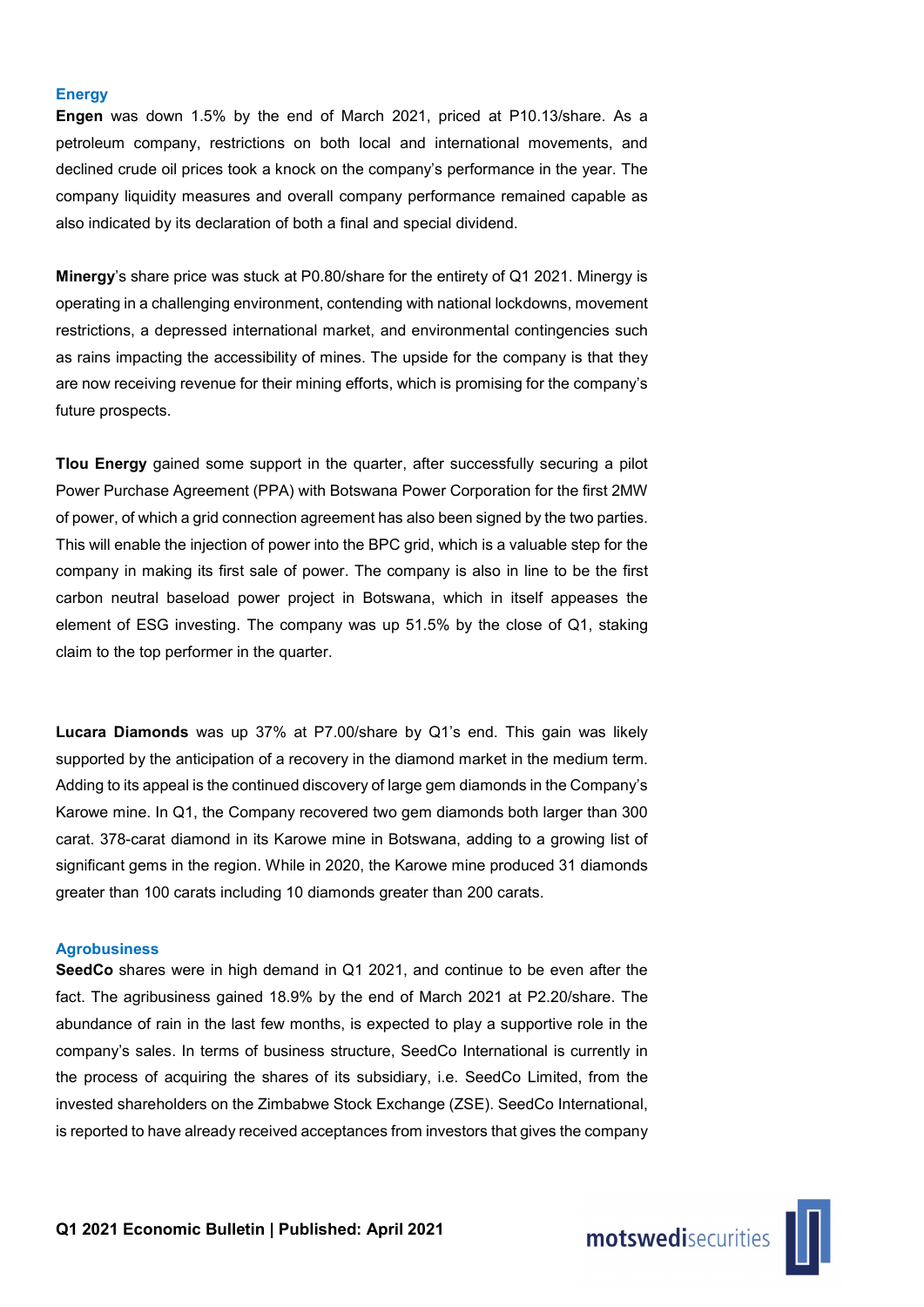a total shareholding of about 85%. This process is part of a restructuring venture that is expected to result in the Company listing on the Victoria Falls Stock Exchange (VFEX) under the SeedCo International name, and delisting the subsidiary from the ZSE.

## Conclusion

Swift responses by several Central Banks across Sub-Saharan Africa, and the globe at large, have played a significant supporting role in the recovery and opening up of economies. Although the SSA region is anticipated to be better than expected for 2020, with a contraction of -1.9% according to the IMF, the COVID19 pandemic is proving to be a long trek. The pace of the vaccination rollouts will work to further assist economic recovery, however this has proven a choppy process, which may slow the growth of the economy in the short to medium term.

Growth in Botswana is anticipated at 8.7% for 2021, according to the IMF's REO. This recovery is expected to be driven by a strong rebound in mining activity to pre-pandemic levels, the easing of movement restrictions, and the increase in economic activity as evidenced by the rising inflation levels. The risks and uncertainty still persist as the pandemic adapts to its various environments and a globally depressed diamond market.

The recovery of the local equity market will depend on how the local and global economy recovers going into the year. Worries of a third wave or forth wave of infections will continue to linger on, making it difficult to predict how the market will perform. However, the increase in the administration of vaccines especially in developed markets is encouraging. Our view is although some of the stocks on the local market have overheated, there remain pockets of opportunity where counters are trading below their intrinsic values and this is where investors can take advantage of.